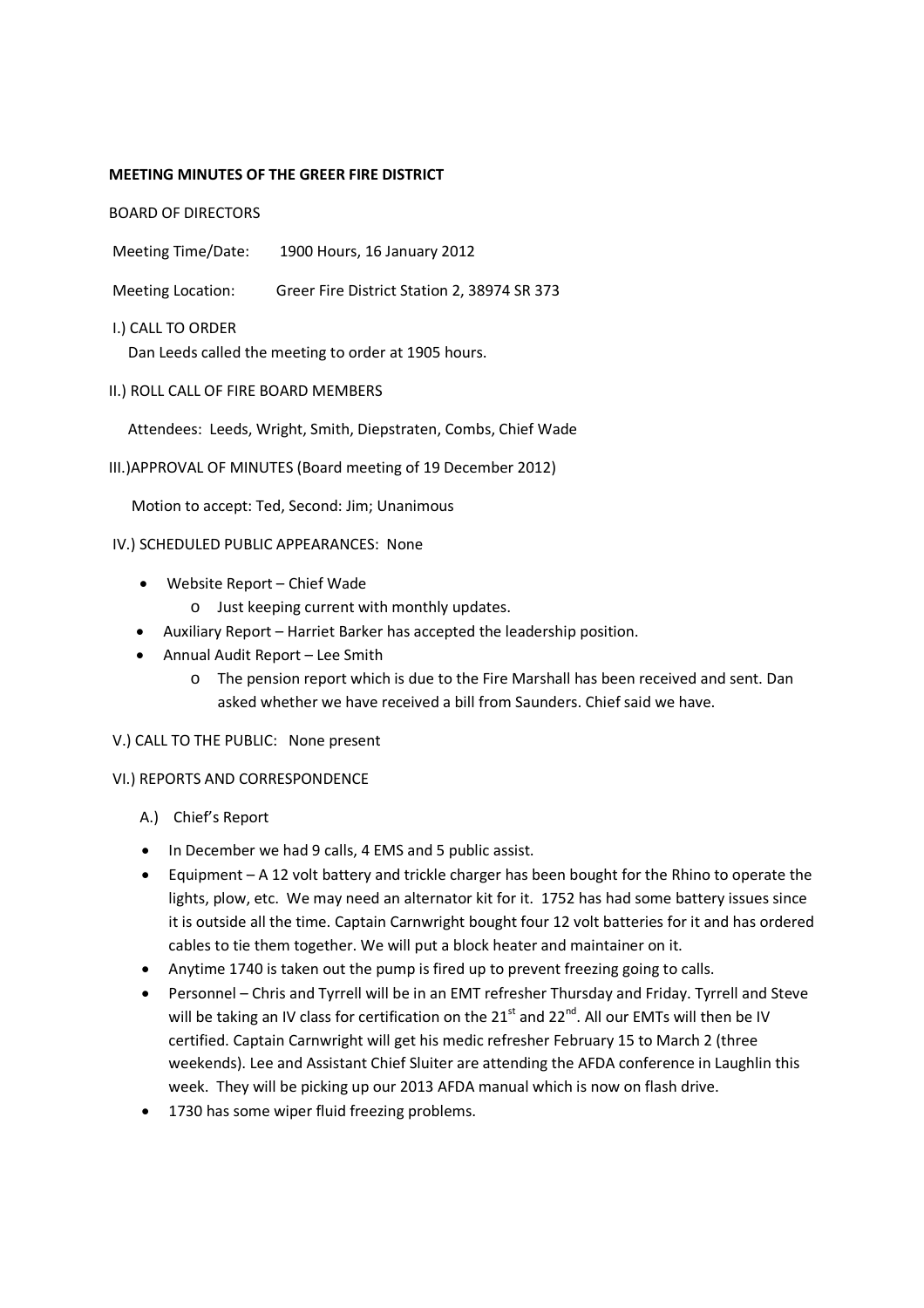- Training attendance is down somewhat but that is to be expected in the winter months.
- Fuels reduction grant for 4<sup>th</sup> quarter: Four projects have been turned in (8 acres) for \$13,000 total. Reimbursable costs will be \$9,887. We are still waiting on third quarter reimbursement.
- Omni Advantage applications are available for Jim, Ted and Harriet.
- AFLAC We need to get Sam, Daniel and Ashley to transfer theirs to Direct Deposit.
- The tentative date for the District party and awards dinner is January 26.
- We had an offer on the MF tractor but the chief officers opted not to sell it.
- There was discussion regarding proper procedure to be followed if District assets are sold.
- Jose Gonzales, long-time Greer resident, died December 29.
- Jim announced that there will be a workshop in Greer run by the State to help the people recently laid off.

## B.) Chairman's Report

- Dan reminded all that we need to be vigilant for fire starts in unoccupied buildings this time of year.
- Lee reviewed the Arizona Basin Outlook report. The last quarter was better than expected. The water content of the Mt. Baldy snowtel was 3.37 inches on 17 inches of snow. The forecast for the coming quarter is for drier conditions.
- Dan said he and Lee need to meet to discuss the Bellinger Spring billing. Dan explained the fiduciary setup for that water user association.
- The Navajo County Assistant Attorney recently met with the Pinetop-Lakeside Fire Board and gave an overview of the law as it applies to Fire Districts. Dan outlined the salient points of his letter. There was some confusion regarding the requirement to "post all salaries prior to approval". It is not clear whether this means a lump sum (which we do) or individual salaries.

## C.) Treasurer's Report

- We are at 55% of the year. Members received the monthly "Budget vs. Actual" spreadsheet and reviewed it. 53.1% of the property tax has been collected. Chief noted that the Fire District Assistance Tax has not been received.
- Chief explained the savings on 10-6060 Professional Services. Chief explained the low (\$235.26) figure for 10-1015 payrolls. It is up now. Lee noted that we need to watch the capital account balance prior to the large upcoming payment for 1740.
- Account balances 01/01/2013

## General Fund:

| 10-1010 Apache County Treasurer \$129,232.19             |  |
|----------------------------------------------------------|--|
| 10-1015 Payroll National Bank of AZ\$ 235.26             |  |
| 10-1020 Special Revenue National Bank of AZ \$ 82,534.05 |  |
| 10-1025 Capital National Bank of AZ\$ 4,056.32           |  |
|                                                          |  |
|                                                          |  |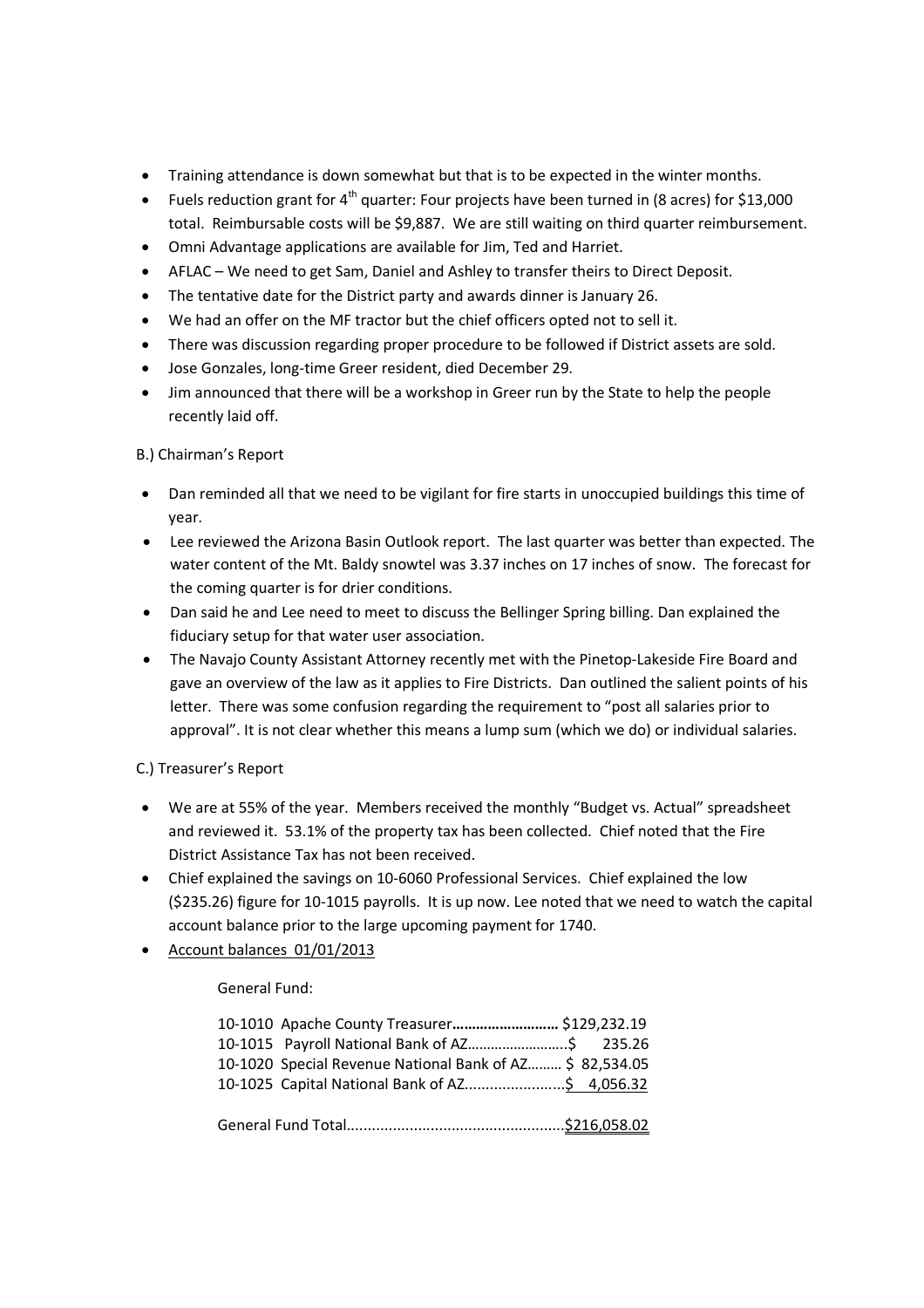- D.) Committee Reports –
- Dan appointed Jim Wright to replace Dave Page on the budget committee. Capt. Carnwright also will be a part of that committee this year.

# E.) Correspondence

 Chief said we received our SCF audit back for FY 11/12. Our net amount due is \$3,038. We received a letter from Frank Corbin, Navajo County I.T. Navajo County has put in a request to the FCC for a new frequency (156.0450 and 154.150) 17KM from Green's Peak. We will monitor for interference when it goes on line. Lee suggested the team keep a log of interference with date and time.

VII.) DISCUSSION AND POSSIBLE ACTION CALENDAR

- A.) Personnel Issues Chief Wade None
- B.) Volunteer/Hiring Candidates Chief Wade None
- C.) Auxiliary Activities Harriet Barker appointed Chair of Auxiliary.
- D.) Standard Operating and Administrative Procedures Saunders will be putting on a class at Lakeside Fire re: Quality Assurance, QuickBooks, and rules and responsibilities May 29-31.
- E.) State Retirement PSPRS Tyrrell received an email back requesting more specific start dates. These have been resubmitted.

## VIII.) BOARD MEMBER COMMENTS – None

The next board meeting will be February 20, 2013.

- IX.) ADJOURNMENT
	- Meeting adjourned at 2030 hours.
	- By: \_\_\_\_\_\_\_\_\_\_\_\_\_\_\_\_\_\_\_\_\_\_\_\_\_\_\_\_\_\_\_\_\_\_\_\_\_\_\_\_\_\_\_\_

Robert L Combs, Clerk of the Board